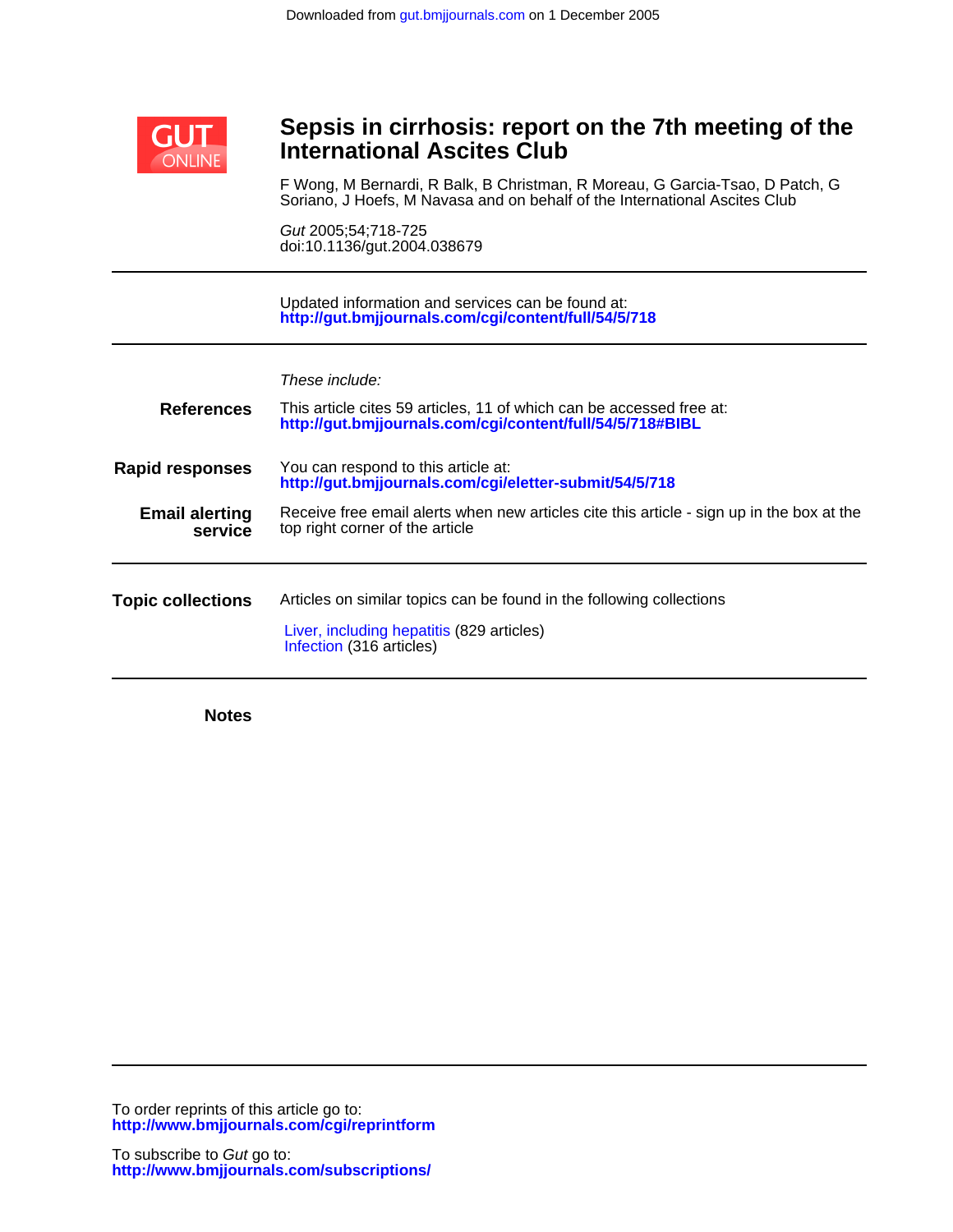# Recent advances in clinical practice SEPSIS IN CIRRHOSIS: REPORT ON THE 7TH MEETING OF THE INTERNATIONAL ASCITES CLUB

F Wong, M Bernardi, R Balk, B Christman, R Moreau, G Garcia-Tsao, D Patch, G Soriano, J Hoefs, M Navasa, on behalf of the International Ascites Club

Gut 2005;54:718–725. doi: 10.1136/gut.2004.038679

# **SUMMARY**

Sepsis is a systemic inflammatory response to the presence of infection, mediated via the production of many cytokines, including tumour necrosis factor  $\alpha$  (TNF- $\alpha$ ), interleukin (IL)-6, and IL-1, which cause changes in the circulation and in the coagulation cascade. There is stagnation of blood flow and poor oxygenation, subclinical coagulopathy with elevated D-dimers, and increased production of superoxide from nitric oxide synthase. All of these changes favour endothelial apoptosis and necrosis as well as increased oxidant stress. Reduced levels of activated protein C, which is normally anti-inflammatory and antiapoptotic, can lead to further tissue injury. Cirrhotic patients are particularly susceptible to bacterial infections because of increased bacterial translocation, possibly related to liver dysfunction and reduced reticuloendothelial function. Sepsis ensues when there is overactivation of pathways involved in the development of the sepsis syndrome, associated with complications such as renal failure, encephalopathy, gastrointestinal bleed, and shock with decreased survival. Thus the treating physician needs to be vigilant in diagnosing and treating bacterial infections in cirrhosis early, in order to prevent the development and downward spiral of the sepsis syndrome. Recent advances in management strategies of infections in cirrhosis have helped to improve the prognosis of these patients. These include the use of prophylactic antibiotics in patients with gastrointestinal bleed to prevent infection and the use of albumin in patients with spontaneous bacterial peritonitis to reduce the incidence of renal impairment. The use of antibiotics has to be judicious, as their indiscriminate use can lead to antibiotic resistance with potentially disastrous consequences.

## **INTRODUCTION**

Bacterial infections are a common complication of cirrhosis.<sup>12</sup> Once infection develops, renal failure, shock, and encephalopathy may follow, which adversely affect survival. In fact, the inhospital mortality of cirrhotic patients with infection is approximately 15%, more than twice that of patients without infection. More importantly, infection is directly responsible for 30–50% of deaths in cirrhosis. Therefore, the International Ascites Club dedicated its 7th meeting to discussions on the most recent developments in the pathophysiology and management of sepsis in cirrhosis. The following is a summary of the meeting.

#### DEFINITION OF SEPSIS

Sepsis is the syndrome of the systemic inflammatory response to infection. However, insults such as trauma, pancreatitis, burns, etc, may provoke a syndrome that resembles sepsis. Hence the term systemic inflammatory response syndrome (SIRS) was proposed,<sup>3</sup> as defined by the presence of at least two of the following criteria: (1) altered temperature, (2) elevated respiratory rate or hyperventilation, (3) tachycardia, and (4) altered white blood cell count (high, low, or immature forms) (table 1). Sepsis is then defined as SIRS in response to a proven or suspected microbial event.<sup>3</sup> Both sepsis and SIRS comprise a continuum of injury. Sepsis is *severe* when associated with organ dysfunction. In *sepsis with hypotension*, systolic blood pressure decreases to  $>40$  mm Hg from a baseline level or persists at <90 mm Hg despite adequate volume resuscitation. Septic shock refers to the requirement of vasopressors or inotropes, or the presence of lactic acidosis and perfusion abnormalities. Finally, multiple organ dysfunction syndrome is alteration of organ function such that normal homeostasis cannot be maintained without intervention. An infected patient may progress through these stages unless medical interventions can halt the disease process (table 1). The currently accepted clinical definition of SIRS and hence sepsis may not be entirely applicable to cirrhotic patients for various reasons, as listed in table 2.

See end of article for authors' affiliations \_\_\_\_\_\_\_\_\_\_\_\_\_\_\_\_\_\_\_\_\_\_\_\_\_

Correspondence to: Dr F Wong, 9N/983 Toronto General Hospital, 200 Elizabeth St, Toronto, M5G2C4, Ontario, Canada; florence.wong@utoronto.ca \_\_\_\_\_\_\_\_\_\_\_\_\_\_\_\_\_\_\_\_\_\_\_\_\_

718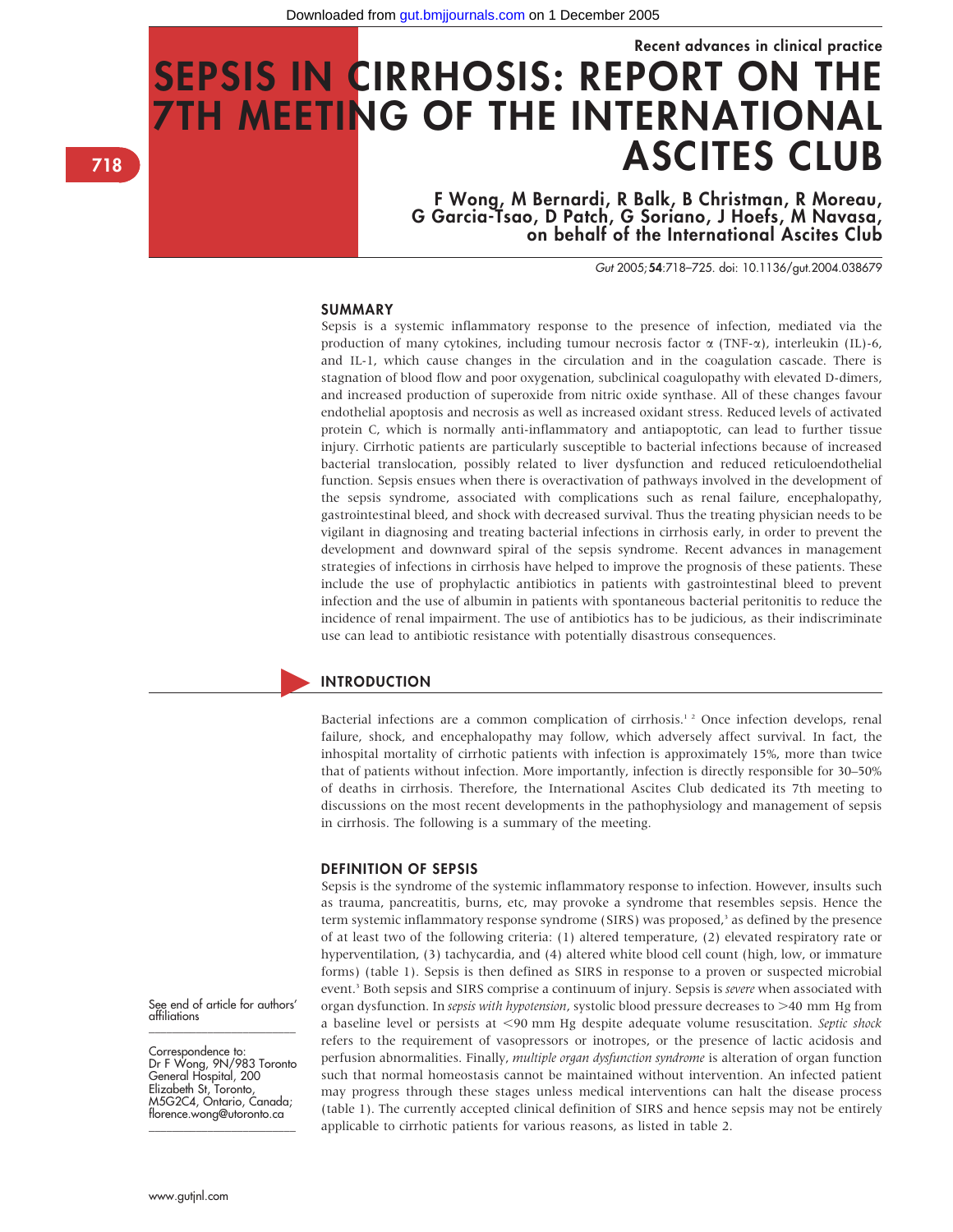| (1) Systemic inflammatory response syndrome (SIRS)                                                                                     |
|----------------------------------------------------------------------------------------------------------------------------------------|
| Systemic inflammatory response to a wide variety of severe clinical insults, manifested by two or more of the<br>following conditions: |
| (i) Oral temperature $>38^{\circ}$ C or $<$ 36 $^{\circ}$ C                                                                            |
| (ii) Heart rate $>$ 90 beats/min                                                                                                       |
| (iii) Respiratory rate > 20 breaths/min or PaCO <sub>2</sub> < 32 mm Hg                                                                |
| (iv) WBC count >12 000/mm <sup>3</sup> , <4000/mm <sup>3</sup> , or >10% immature (band) forms.                                        |
| (2) Sepsis                                                                                                                             |
| SIRS, as defined above, in response to a proven or suspected microbial event.                                                          |
| (3) Severe sepsis/SIRS                                                                                                                 |
| Sepsis (SIRS) associated with organ dysfunction, hypoperfusion, or hypotension, which may include, but are<br>not limited to           |
|                                                                                                                                        |
| lactic acidosis                                                                                                                        |
| oliguria<br>an acute alteration in mental status.                                                                                      |
| (4) Sepsis (SIRS) induced hypotension                                                                                                  |
| Systolic blood pressure $\leq$ 90 mm Hg or a reduction of $>$ 40 mm Hg from baseline in the absence of other                           |
| causes of hypotension.                                                                                                                 |
| (5) Septic shock/SIRS shock                                                                                                            |
| Sepsis (SIRS) induced hypotension despite adequate fluid resuscitation along with organ dysfunction or                                 |
| perfusion abnormalities, as listed above for severe sepsis/SIRS.                                                                       |
| (6) Refractory septic shock/SIRS shock                                                                                                 |
| Sepsis (SIRS) induced shock that lasts for $>1$ hour and does not respond to fluid and pressor administration.                         |
| (7) Multiple organ dysfunction syndrome (MODS)                                                                                         |
| Dysfunction of more than one organ, requiring intervention to maintain homeostasis.                                                    |

# 719

# INCIDENCE

Sepsis has an estimated annual incidence of 300/100 000 or  $1/100$  hospital admissions for any cause.<sup>4</sup> The incidence of sepsis in cirrhosis is estimated to be at least 30–50% of hospital admissions.<sup>5</sup> Once admitted, between 15% and 35% of cirrhotic patients develop nosocomial infections compared with an infection rate of 5–7% in the general hospital population.5 In addition to the factors which predispose the general population to the development of sepsis, the severity of the underlying liver disease also makes cirrhotic patients more susceptible to the development of sepsis.<sup>6</sup> Infections in cirrhosis are mainly caused by bacteria, and are a common cause of death. The main sites of infection are ascites, lungs, urinary tract, and blood.<sup>12</sup> The commonest organism is Escherichia coli, followed by Staphylococcus aureus, Enterococcus faecalis, Streptococcus pneumoniae, Pseudomonas aureginosa, and Staphylococcus epidermidis.<sup>2</sup>

# PATHOPHYSIOLOGY OF SEPSIS

Infection activates various mechanisms to cause tissue injury and organ failure, including cytokine production such as TNF-a, IL-6, and IL-1, which initiate and propagate the inflammatory response, as well as changes in the circulation and coagulation cascade.

Table 2 Characteristics of the cirrhotic patient which may make definitions of systemic inflammatory response syndrome (SIRS) and sepsis difficult

- Baseline reduced polymorphonuclear count due to hypersplenism
- Baseline elevated heart rate because of the hyperdynamic circulatory syndrome
- Baseline hyperventilation due to hepatic encephalopathy
- Blunted elevation of body temperature that is often observed in cirrhotic patients

#### Endotoxin signalling

Bacterial derived toxins, lipopolysaccharides (LPS) from gram negative bacteria, and peptidoglycan/lipopeptides from gram positive bacteria, when bound to toll-like receptors (TLRs), which are specific pattern recognition receptors for pathogen derived substances on mammalian cells, can orchestrate other cosignalling molecules to release cytokines. This process involves other receptors and kinases, as well as the mitogen activated protein kinase (MAP kinase) and nuclear factor  $\kappa$ B (NF $\kappa$ B) pathways (fig 1). Cytokines then cause cell influx and oxidant stress, affecting target molecules such as lipids, proteins, and DNA; ultimately tissue injury ensues.<sup>7</sup>

#### Physiological and biochemical changes

Cytokine release during sepsis results in profound physiological changes in the host, including fever, tachycardia, tachypnoea, hypotension, and microcirculatory alterations. Red cell deformability is altered and they become wedged in the pulmonary microcirculation, sludge, and decrease blood flow in an attempt to wall off bacteria and limit ongoing proliferation. Microvascular pooling results, with up to 30% decrease in the macrovascular volume lost to the microcirculation. Furthermore, vascular resistance changes markedly reduce splanchnic blood flow and send an inordinate amount of cardiac output to the skin and resting skeletal muscle. Eventually, blood flow stagnation and poor oxygenation result in endothelial apoptosis and necrosis, setting off the beginning of coagulopathy, via tissue factor induced activation of the extrinsic coagulation pathway (fig 2). Moreover, thrombin activates endothelial cells which induce leucocyte recruitment, a mechanism that plays a central role in sepsis induced tissue inflammation and injury.<sup>8</sup>

## Protein C

Activated protein C has been shown in vitro to induce ''protective'' (anti-inflammatory and antiapoptotic) genes in endothelial cells.<sup>9</sup> Thus reduced protein C activation during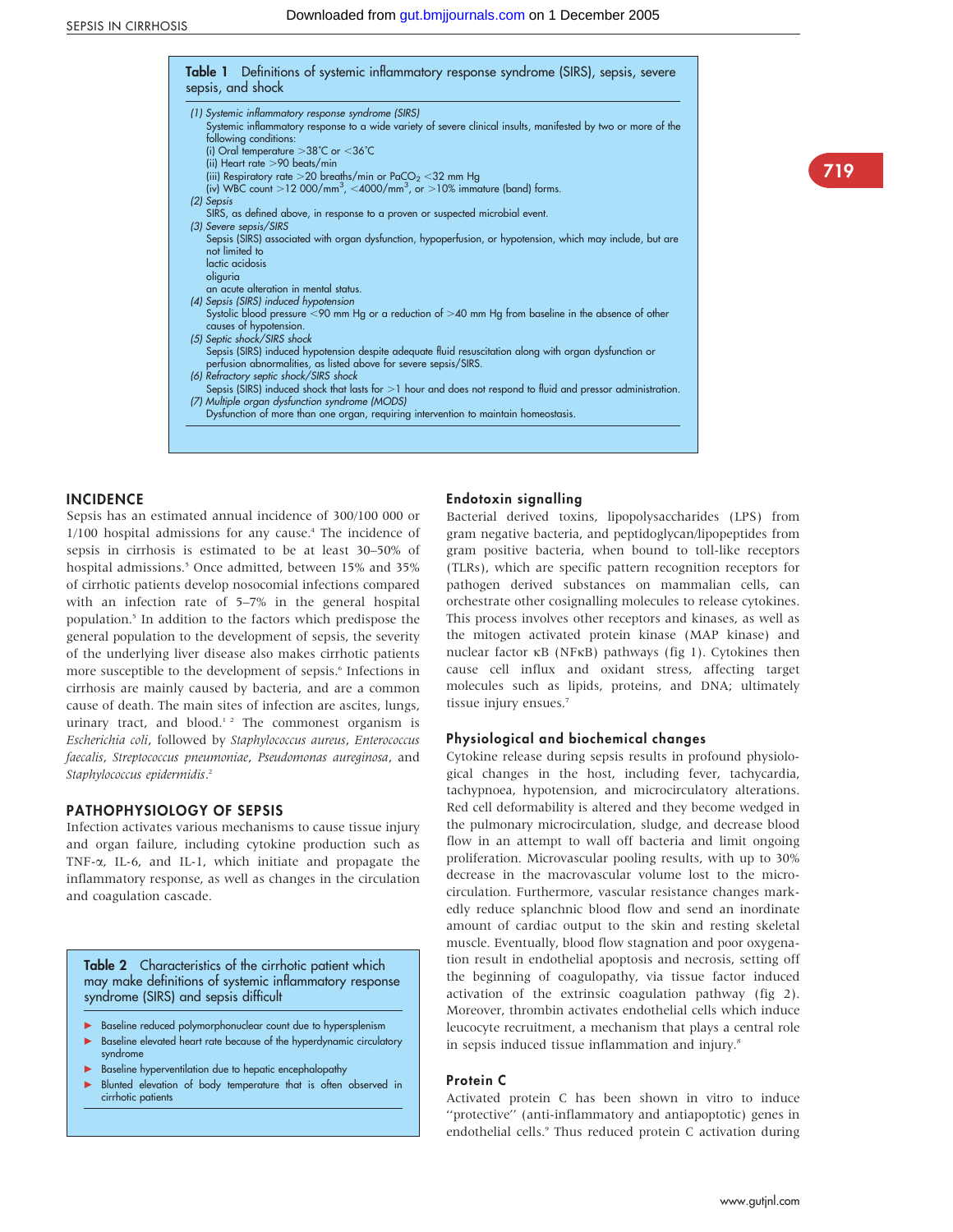

Figure 1 Pathogenesis of sepsis: endotoxin signalling pathway. IL, interleukin, LPS, lipopolysaccharides, LP, lipopeptides, MAP-k, mitogen activated protein kinase, NFkB, nuclear factor kB; PGN, peptidoglycan; TLR, toll-like receptors; TNF-a, tumour necrosis factor a. Flash points represent changes that occur in cirrhosis that make them more susceptible to the development of infection.

sepsis may contribute to enhanced procoagulant and proinflammatory responses (fig 2).<sup>10</sup> Indeed, non-survivors of septic illnesses have persistently reduced serum protein C below a critical level of approximately 60% of normal,<sup>11</sup> and reconstitution of activated protein C can improve survival in patients with severe sepsis. In a landmark multicentre study<sup>12</sup> involving over 1600 patients with infection, three SIRS criteria, evidence of acute organ dysfunction, and low protein C levels, patients who received an infusion of activated protein C for 96 hours had a significantly reduced 28 day

mortality from 30.8% to 24.7%, and the relative risk of dying was reduced by 19.4% compared with placebo.

#### Nitric oxide

A key mediator contributing to hypotension in patients with septic shock is nitric oxide (NO). NO also exerts several beneficial effects by opposing platelet aggregation and terminating free radical chain reaction. NO excess in sepsis is produced by the inducible form of nitric oxide synthase (NOS), using arginine as a substrate and cofactors. When



Figure 2 Pathogenesis of sepsis: changes in the circulation during sepsis. D, deformed red blood cells; IL, interleukin; mon, monocytes; neu, neutrophil; NO, nitric oxide; TNF-a, tumour necrosis factor a. Flash points represent changes that occur in cirrhosis that make them more susceptible to the development of infection.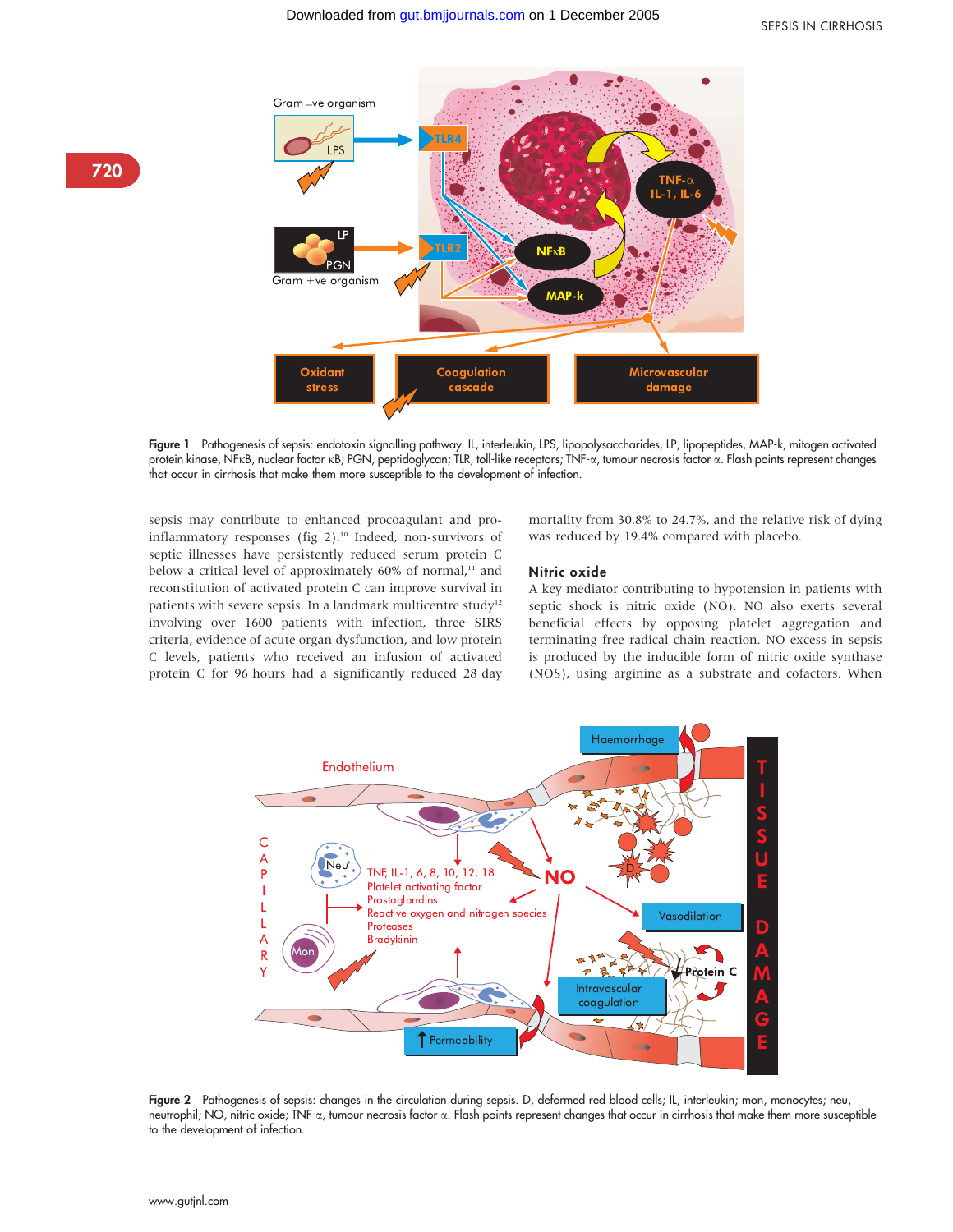there is an abundance of substrate and cofactors, NOS produces NO efficiently. However, when such supplies are deficient, NOS can generate large amounts of superoxide with attendant oxidation of lipids, proteins, and DNA (fig 2). The hepatic urea cycle, which is the major non-dietary arginine source for NO synthesis, is depressed in mice with severe sepsis, which is probably also true in patients. Relative arginine deficiency contributes to NOS uncoupling, resulting in increased oxidant stress.<sup>13</sup>

# SEPSIS INDUCED SYSTEMIC INFLAMMATORY RESPONSE SYNDROME IN CIRRHOSIS

Cirrhotics have increased levels of endotoxin.14–16 Similarly, plasma TNF-a and IL-6 levels were higher in cirrhotic patients with early bacterial infection than non-cirrhotic patients,<sup>17</sup> with enhanced proinflammatory cytokine responses following LPS challenge in cirrhotic rats.18 19 Furthermore, ex vivo, LPS induced proinflammatory cytokine production by monocytes was more marked in cirrhotics than in controls.20 There is evidence that LPS induced cytokine production is mediated via upregulation of endothelin productions, as the use of a non-specific endothelin receptor, tezosentan, was associated with reduced cytokine production and less hepatic inflammation.<sup>19</sup> More interestingly, activation of TLR-4 by LPS is related to upregulation of IL-8 and monocyte chemoattractant protein 1 expression in hepatic stellate cells, a process regulated by  $NFKB<sub>r</sub><sup>21</sup>$  associated with enhanced stellate cell survival, and potentially increased hepatic fibrosis. However, in a recent study by Riordan et al, the relationship between endotoxins, enterotoxins, their TLRs, and cytokine production was re-evaluated.<sup>16</sup> While levels of endotoxins were elevated in patients with cirrhosis of all aetiologies, TLR-4 (receptors for products of Gram negative organisms) expression was not increased nor was there a correlation between endotoxin levels and TNF-a levels in these patients.<sup>16</sup> On the contrary, peripheral blood mononuclear cell expression of TLR-2 (receptors for products of Gram positive organisms) was significantly upregulated and correlated significantly with serum TNF-a levels. These findings suggest that Gram positive microbial components, but not endotoxin, as previously assumed, mainly contribute to increased circulating levels of this cytokine in cirrhosis.

The liver synthesises precursors (zymogens) of coagulation factors, and cirrhosis is associated with decreased synthesis of the factors VII, X, V, and II. Cirrhotic patients with sepsis present greater coagulation abnormalities than their counterparts without sepsis, reflecting more severe underlying liver disease.<sup>22</sup> The consumption of coagulation factors by sepsis induced activation of extrinsic coagulation pathway leads to a further worsening of coagulation abnormalities.

The protein C zymogen, which is also synthesised by the liver, is reduced in cirrhosis, and further decreases with severe sepsis.<sup>22</sup> Thus failure to achieve adequate levels of activated protein C may be a mechanism contributing to the sepsis severity. To our knowledge, plasma concentrations of activated protein C have not yet been measured in cirrhotic patients. However, in patients with fulminant liver failure, protein C activity is reduced.<sup>23</sup> This may be one of the mechanisms underlying the susceptibility of these patients to sepsis.

NO production is usually increased in cirrhosis, the highest levels being found in patients with the worse hepatic function. With bacterial infection, LPS induces NOS, especially in the liver, leading to increased production of  $TNF-\alpha$  and nitrates.18 Plasma nitrate and nitrite concentrations, metabolites of NO, are correlated with those of endotoxins, which are also increased, suggesting a causal relationship between endotoxin levels and NO production in cirrhosis.<sup>24</sup> The release of various cytokines and endotoxins in sepsis further enhances NO production, which mediates some of the damaging effects of infection by reacting with superoxides to form reactive oxygen species. These species bind irreversibly to multiple components of the mitochondrial respiratory chain, affecting cell respiration and precipitating cell necrosis.25 Indeed, in an animal model of cirrhosis, there was increased formation of S-nitrosothiols, the circulating form of NO during endotoxaemia.<sup>26</sup> S-nitrosothiols are potent inhibitors of platelet aggregation, and this may be one of the explanations why infection is associated with an increased risk of variceal bleeds in cirrhosis.27

#### BACTERIAL TRANSLOCATION AND ITS ROLE IN THE PATHOGENESIS OF SEPSIS SYNDROME IN **CIRRHOSIS**

Intestinal bacterial translocation is defined as the migration of viable microorganisms from the intestinal lumen to mesenteric lymph nodes and other extraintestinal sites. In cirrhotic patients, bacterial translocation was significantly increased only in Child C patients in whom the rate was 30% compared with 8% in Child B and 3% in Child A patients.<sup>28</sup> In fact, the only independent predictor of translocation was Child-Pugh class, and this is consistent with similar results from experimental cirrhosis<sup>29</sup> and can be attributed to the more immunocompromised state of these patients. Although bacterial translocation is not the only source of sepsis in cirrhosis, it is an important route of entry of bacteria into the cirrhotic host. Enteric bacteria and their products such as endotoxins reach the blood stream from the mesenteric lymph nodes and whence dissemination into other organs occurs.

Bacterial translocation becomes clinically significant when it produces recognisable conditions such as spontaneous bacterial peritonitis (SBP), bacteraemia, or post surgical infection. It contributes to the morbidity and mortality of the sepsis syndrome by further deteriorating the circulatory disturbance in cirrhosis. Ascitic cirrhotic animals with bacterial translocation, when given the potent vasoconstrictor methoxamine, showed impaired contractility of their mesenteric arterial bed,<sup>30</sup> compared with their counterparts without translocation. These haemodynamic abnormalities were closely related to increased production of TNF-a and endothelial NO. Treatment with an NO inhibitor almost abolished hyporeactivity to methoxamine, suggesting that the effects of bacterial translocation manifest via excessive NO production.

#### CLINICAL ASPECTS AND CONTROVERSIES ON THE MANAGEMENT OF SEPSIS IN CIRRHOSIS Gastrointestinal bleeds

The high incidence of infection, particularly SBP, in patients with variceal bleeding has long being recognised.<sup>31</sup> A subsequent prospective study confirmed the high frequency of infection in patients with variceal bleeds, and found that infection predicted variceal rebleeding.32 In a retrospective study, antibiotic therapy and proven bacterial infection were the only factors independently predicting failure to control bleeding.<sup>27</sup> Conversely, in patients with controlled bleeding, the incidence of sepsis was significantly lower versus those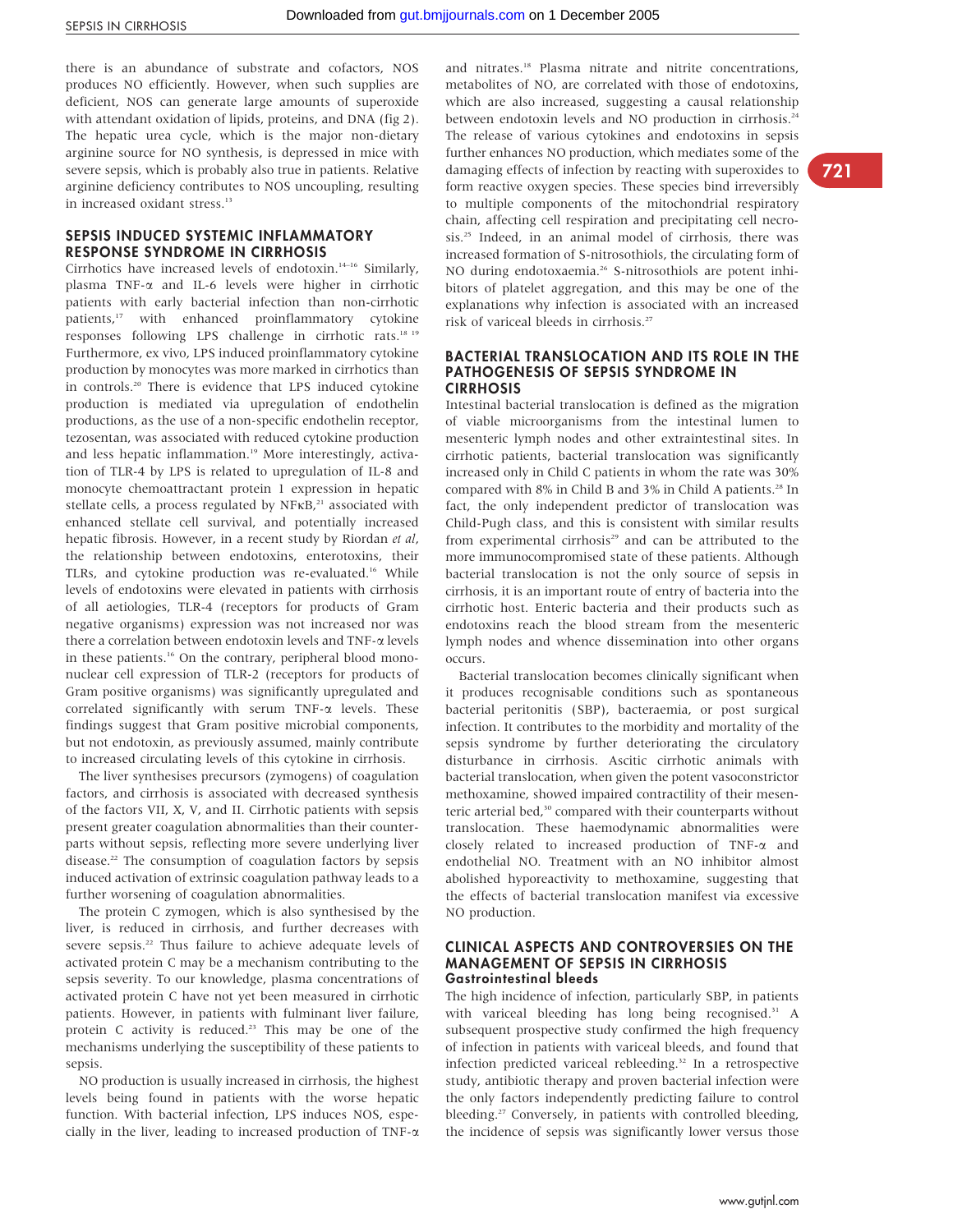

Figure 3 Incidence, risk factors, and complications of bacterial infections within seven days from variceal bleeding (blue area), and the improvement following antibiotic prophylaxis (red area).

with uncontrolled bleeding,<sup>32</sup> a finding confirmed in further studies.<sup>33</sup> 34

Infection may favour variceal bleeding by increasing sinusoidal pressure and altering haemostasis. In fact, endotoxaemia stimulates endothelin production, which activates sinusoidal stellate cell contraction. Sinusoidal pressure increases, significantly enhancing the risk of variceal bleeding.34 Endotoxins also stimulate endothelial NO production, leading to abnormal platelet aggregation and primary haemostasis failure.<sup>33</sup> Moreover, infected cirrhotic patients show increased amounts of heparin-like substances (heparinoids) which disappear once infection resolves.<sup>34</sup> Bacterial infection could stimulate endothelial cells to release heparinoids. This, coupled with their reduced clearance by the liver and increased tissue plasminogen activator production, further impairs coagulation.

Pragmatically, it is recommended that patients with gastrointestinal bleeding be given antibiotic prophylaxis<sup>35</sup> (level of evidence = I ACE). Recently, a randomised controlled trial showed that the use of prophylactic antibiotics as secondary prevention of variceal bleeding can reduce the incidence of early rebleeding, especially in the first seven days after the index bleed<sup>36</sup> (fig 3) (level of evidence = II DE). None the less, reducing the risk of sepsis may be one of the beneficial effects of prophylactic treatment with beta blockers

#### Table 3 Treatment of spontaneous bacterial peritonitis (SBP) in cirrhosis

| (1) General measures of support<br>Intravenous fluids for dehydration (albumin is preferred as normal<br>saline may exacerbate ascites) |
|-----------------------------------------------------------------------------------------------------------------------------------------|
| Antipyretics<br>Do not use NSAIDs                                                                                                       |
| (2) Prevention and/or treatment of complications                                                                                        |
| Hepatic encephalopathy-lactulose                                                                                                        |
| Gastrointestinal bleeding-omeprazole/ranitidine                                                                                         |
| Renal dysfunction-albumin infusions, avoid diuretics, avoid<br>nephrotoxic drugs, avoid large volume paracentesis                       |
| (3) Antibiotics                                                                                                                         |
| 5 day course of intravenous 3rd generation cephalosporin<br>Ciprofloxacin                                                               |
| Amoxicillin/clavulanic acid                                                                                                             |
| (4) Assess response to treatment                                                                                                        |
| Repeat diagnostic paracentesis in 48 hours                                                                                              |
| (5) Evaluation for liver transplantation                                                                                                |

which reduce bacterial translocation in cirrhotic rats<sup>37</sup> (level of evidence  $=$  II D).

#### Spontaneous bacterial peritonitis

Early diagnosis and prompt treatment with effective antibiotics significantly improves the prognosis of this complication. The recommended treatment is a third generation cephalosporin given intravenously for five days. The most commonly used is cefotaxime, up to 4 g/day in 2–4 divided doses because of its efficacy and safety.<sup>38</sup> Repeat diagnostic paracentesis to document response by a greater than 25% decrease in ascitic fluid neutrophil count at 48 hours after commencement of antibiotic is recommended. With this regimen, recovery from SBP is higher than 80–90% and 30 day survival is at least 80%.<sup>38</sup> Patients should receive secondary prophylaxis with a quinolone such as oral norfloxacin 400 mg/day, and be assessed for liver transplantation<sup>38</sup> (level of evidence  $=$  I ACE) (table 3).

Alternatively, ciprofloxacin, whether given for seven days intravenously or firstly for two days intravenously and then five days orally, results in a similar SBP resolution rate and hospital survival compared with cefotaxime, but with a significantly higher cost.<sup>39</sup> Amoxicillin/clavulanic acid, first given intravenously then orally, also gave similar SBP resolution and hospital mortality rates compared with cefotaxime40 and with a much lower cost. For patients developing SBP while on norfloxacin prophylaxis, the response to amoxicillin/clavulanic acid was slightly better. Finally, oral therapy with ofloxacin has given similar results as intravenous cefotaxime in uncomplicated SBP, without renal failure, hepatic encephalopathy, gastrointestinal bleed, ileus, or shock.<sup>41</sup>

Treatment failure (10%) is associated with a poor prognosis and hospital mortality of 50–80%.<sup>42</sup> Antibiotic should be changed according to in vitro susceptibility or empirically in culture negative cases.<sup>38</sup> Secondary bacterial peritonitis should be sought for, and surgery may be necessary.<sup>38</sup> Treatment failure may be related to the change in the profile of infecting bacteria in the past 10 years (see section ''Antibiotic prophylaxis and antibiotic resistance'' below).

#### Use of albumin in the treatment of SBP

The physiological effects of albumin infusions are threefold: (i) albumin can bind and then deliver toxins to removal sites, (ii) albumin can increase the protein concentration of extracellular compartments such as ascites, improving opsonic activity, and (iii) blood volume expansion. To date, there are no reports on the effects of albumin on toxin removal. Long term albumin infusions lead to protein redistribution into extravascular sites such as ascites. However, it is doubtful that this is significant in short term infusions. Thus albumin improves haemodynamics mainly by blood volume expansion.

SBP carries the risk of further deterioration of haemodynamic renal insufficiency from additional splanchnic vasodilatation, which is magnified by baseline renal insufficiency.43 The development of renal failure (creatinine value  $>2.1$  mg%) is the most important indicator of reduced patient survival in SBP.<sup>44</sup> In the only study assessing the effect of albumin infusion on renal function and survival in SBP, 126 patients were randomised to receive either cefotaxime or cefotaxime with albumin.45 Albumin was given at a dose of 1.5 g/kg body weight within six hours of SBP diagnosis, followed by 1 g/kg on day 3. This resulted in a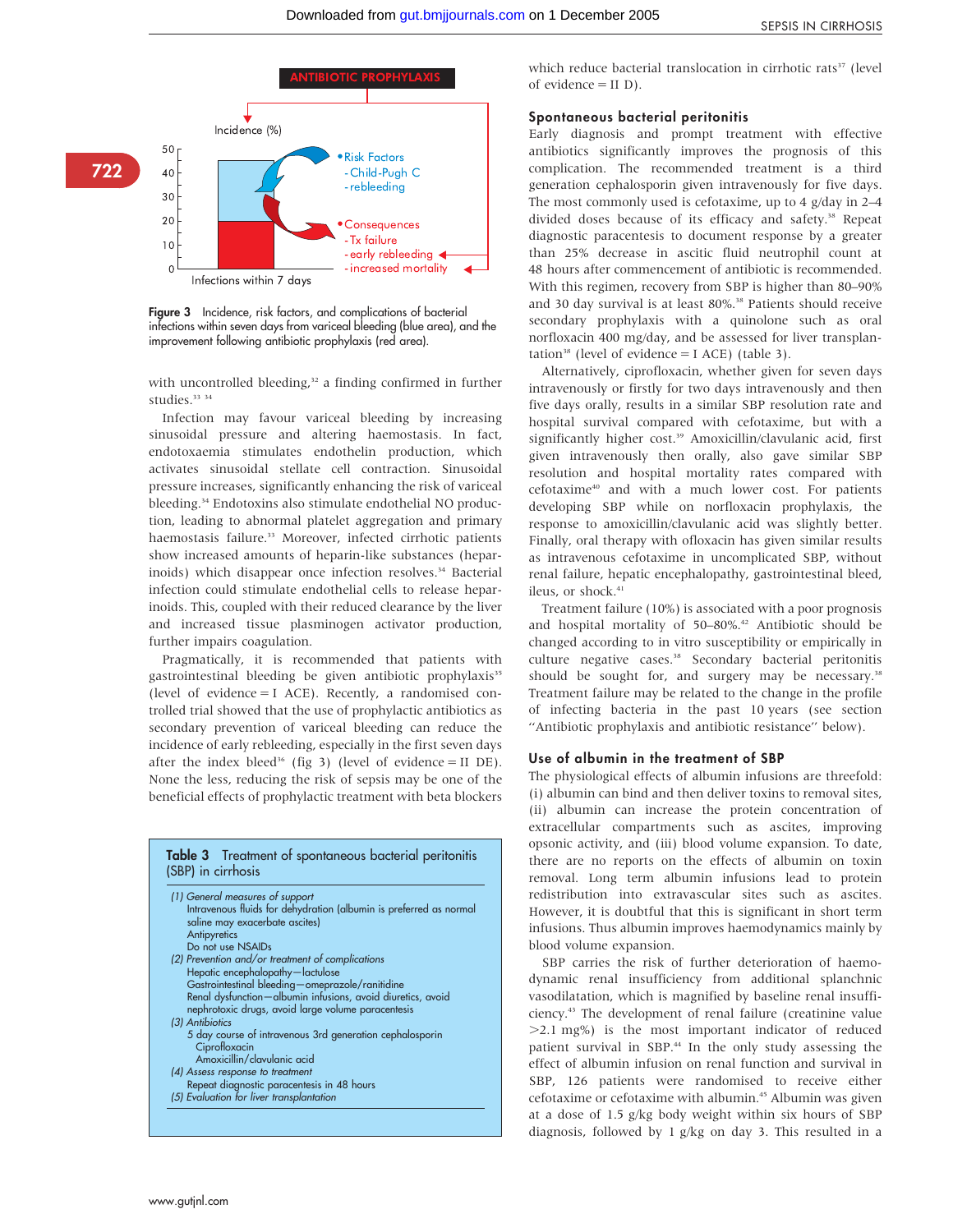| <b>Reference</b>                                                                       | $\mathbf{r}$ | <b>Randomised</b><br>study | <b>Antibiotic</b>                             | Prevention of<br>infection | <b>Survival</b> |
|----------------------------------------------------------------------------------------|--------------|----------------------------|-----------------------------------------------|----------------------------|-----------------|
| Primary prophylaxis                                                                    |              |                            |                                               |                            |                 |
| Rimola (1985) <sup>54</sup>                                                            | 140          | Yes                        | Gentamycin + vancomycin + nystatin            | Yes                        | Not assessed    |
| Soriano (1992) <sup>55</sup>                                                           | 119          | Yes                        | Norfloxacin                                   | Yes                        | Unchanged       |
| (The use of norfloxacin was more cost effective compared with placebo)                 |              |                            |                                               |                            |                 |
| Blaise (1994) <sup>56</sup>                                                            | 91           | Yes                        | $Ciprofloxacin + amoxicillin/clavulanic acid$ | Yes                        | Improved        |
| Pauwels (1996) <sup>57</sup>                                                           | 119          | Yes                        | Ciprofloxacin + amoxicillin/clavulanic acid   | Yes                        | Unchanged       |
| Sabats (1998) <sup>58</sup>                                                            | 56           | Yes                        | Oral norfloxacin $+$ IV ceftriaxone           | Yes                        | Not assessed    |
| (Addition of IV ceftriaxone did not give added protection against bacterial infection) |              |                            |                                               |                            |                 |
| Hsieh (1998) <sup>59</sup>                                                             | 120          | Yes                        | Ciprofloxacin                                 | Yes                        | Not assessed    |
| Secondary prophylaxis                                                                  |              |                            |                                               |                            |                 |
| Hou (2004) <sup>36</sup>                                                               | 120          | Yes                        | Ofloxacin                                     | Yes                        | Not assessed    |

large albumin infusion of 105 g on day 1 and 70 g on day 3 in a 70 kg patient. Albumin infusions prevented the rise in renin, decreased the incidence of renal failure, and improved mortality from 29% to 10% compared with cefotaxime alone (level of evidence = II ADE). Interestingly, baseline elevation in blood urea nitrogen (BUN) predicted a further increase in renin and renal deterioration after SBP. The renin rise was prevented by albumin in patients with baseline BUN elevation, who also received the greatest benefit in terms of renal dysfunction and mortality. It is unclear whether albumin infusions were necessary in patients with normal baseline BUN, bilirubin  $\leq 4$  mg/dl, or protime  $\geq 60\%$  of control, as their mortality rate was only 4% without albumin versus 0% with albumin. Furthermore, those patients who did not receive albumin did not receive any other fluid support. It is not clear at present whether fluid support with crystalloids or other colloids would have produced the same results. This underscores the need for further studies to assess the efficacy of albumin in the management of SBP. Until further trials are completed, albumin infusion seems a valuable adjunction in the treatment of SBP.

#### Antibiotic prophylaxis and antibiotic resistance

Prophylactic antibiotics are usually oral non- or poorly absorbable antibiotics which selectively eliminate aerobic Gram negative bacilli from the intestinal flora while preserving aerobic and anaerobic bacteria. The rationale for their use is the fact that aerobic Gram negative bacilli are mostly responsible for infections in cirrhosis. Moreover,



Figure 4 Prevalence and type of severe hospital acquired bacterial infections in patients with cirrhosis who either did or did not receive norfloxacin prophylaxis. BE, bacteraemia; SBP, spontaneous bacterial peritonitis;  $Px+$ , prophylactic norfloxacin;  $Px-$ , no prophylactic norfloxacin. \*Significantly different from  $Px-$ .

quinolones per se may have immunoregulatory functions, stimulating the bactericidal capacity of polymorphonuclear cells or decreasing bacterial adhesion to mucosal surfaces.<sup>46</sup> The current indications for antibiotic prophylaxis in cirrhosis are gastrointestinal haemorrhage<sup>35</sup> (level of evidence = I ACE), irrespective of the presence of ascites, and a past history of  $SBP47$  (level of evidence = I ACE) (table 4). Norfloxacin, ciprofloxacin, and trimethoprim/sulfamethoxazole have all been used with these indications with good results. A benefit from antibiotic prophylaxis in cirrhosis with ascites but no previous SBP has not been demonstrated and cannot be recommended. However, a low ascitic fluid protein count of  $\langle 10 \text{ g/d} \rangle$  and poor hepatic function identify a subset of patients who are at high risk for developing SBP and therefore may benefit from prophylaxis<sup>47</sup> (level of evidence = III D).

Prolonged antibiotic prophylaxis has led to the emergence of quinolone resistant bacteria. In a recent survey, 26% of SBP episodes were caused by quinolone resistant Gram negative bacilli over a two year period,<sup>2</sup> related to long term treatment with norfloxacin: 50% of culture positive SBP in patients on prophylaxis was due to such microorganisms versus 16% in patients not receiving prophylaxis. Long term norfloxacin was also associated with a high rate (44%) of culture positive SBP caused by trimethoprim/sulfamethoxazole resistant Gram negative bacteria, suggesting that this antibiotic is not an alternative to norfloxacin. Fortunately, quinolone resistant  $E$  coli are still sensitive to third generation cephalosporins. In addition, there is an increased likelihood of infections from Gram positive bacteria in patients who have received SBP prophylaxis (fig  $4$ ).<sup>48</sup> In a recent study, the relative prevalence of infections from Gram positive bacteria in patients who received norfloxacin prophylaxis was substantially increased; in particular, bacteraemia was entirely due to Gram positive bacteria (fig 4).<sup>48</sup> This underlines the need to restrict the use of prophylactic antibiotics to patients with the greatest risk of SBP.

Alternative SBP prophylaxis such as prokinetic agents can reduce the incidence of bacterial overgrowth and translocation in cirrhotic rats.49 Lactobacilli constitute an integral part of the normal gastrointestinal microecology and can inhibit the growth of various potentially pathogenic bacteria, stimulate host immunity, increase host resistance against infection, activate liver and peritoneal macrophages, and enhance intestinal immune function.<sup>50</sup> However, no significant difference either in bacterial overgrowth or bacterial translocation was documented between patients receiving lactobacilli prophylaxis and those who did not.<sup>51</sup> Addition of 723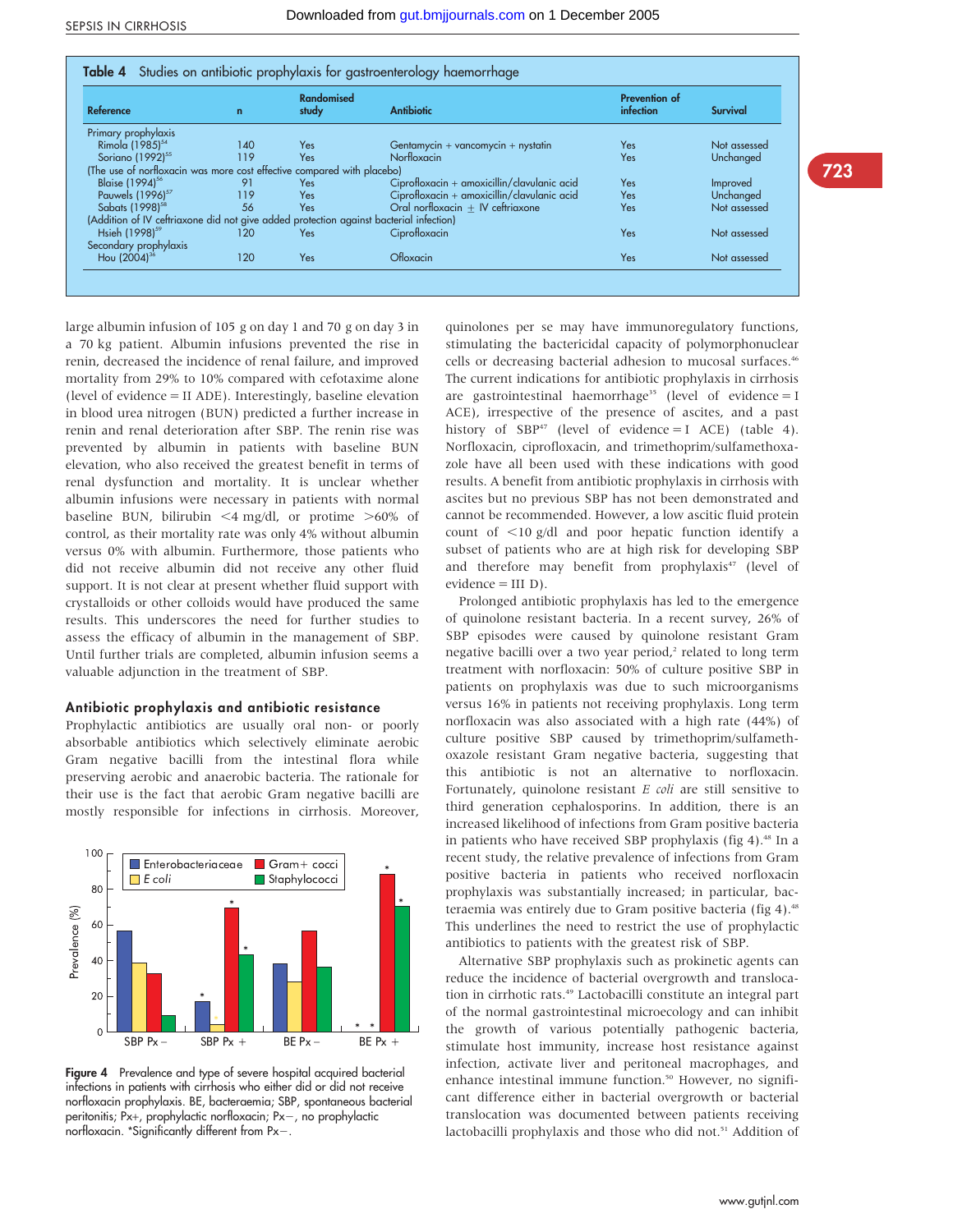## Key messages

- $\blacktriangleright$  Infections are common in cirrhosis, especially in ascites, lungs, urinary tract, and blood. Clinicians should have a high index of suspicion for infection when cirrhotic patients are unwell or present with non-specific symptoms.
- $\blacktriangleright$  Circulatory changes, increased cytokine production, activation of coagulation pathway, reduced protein C production, and increased bacterial translocation favour the development of sepsis in cirrhosis.
- $\triangleright$  Bacterial infections are common in cirrhotic patients with variceal bleeds. Conversely, the presence of infection may favour variceal bleeding by increasing sinusoidal pressure and altering haemostasis. Prophylactic antibiotics are therefore recommended in cirrhotic patients with variceal bleeding.
- $\blacktriangleright$  Prompt treatment of spontaneous bacterial peritonitis with a third generation cephalosporin can significantly reduce morbidity and improve survival.
- $\blacktriangleright$  The use of albumin with cephotaxime in the treatment of spontaneous bacterial peritonitis has been shown in one study to reduce the incidence of renal failure as a complication in patients who have pre-existing renal failure, and decrease mortality. It is not clear at present whether fluid support with crystalloids or other colloids would have produced the same results.
- $\triangleright$  Secondary prophylaxis of spontaneous bacterial peritonitis has led to a significant reduction of recurrence due to Gram negative organisms but associated with a substantial rise in infections due to Gram positive organisms.
- $\blacktriangleright$  New treatments that have shown some effects for the management of sepsis in cirrhosis include the use of probiotics, non-selective beta blockers, and prokinetic agents.

antioxidants to the lactobacilli seems to hold promise in preventing bacterial translocation. Finally, non-selective beta blockers can also reduce the incidence of intestinal bacterial overgrowth and translocation in cirrhotic rats with ascites.<sup>37</sup>

There are several trials in post liver transplant patients suggesting the prophylactic use of selective intestinal decontamination as a means of reducing the incidence of sepsis postoperatively.<sup>52 53</sup> Although the overall results seem to favour the use of selective intestinal decontamination, the latest study suggests that this also favours the development of infections caused by Gram positive organisms and fungi.<sup>53</sup> Therefore, careful consideration needs to be given before widespread use of selective intestinal decontamination can be recommended. Likewise, the widespread use of antibiotic prophylaxis in the non-transplant setting cannot be encouraged as this may promote antibiotic resistance with disastrous consequences.

#### SUMMARY

There have been significant strides in the understanding of the pathophysiology of sepsis in cirrhosis. Prophylactic treatment with a quinolone antibiotic such as norfloxacin for up to seven days in patients with acute gastrointestinal bleed has been shown to decrease the incidence of infection and improve patient survival.<sup>35</sup> Early diagnosis and treatment of SBP with a third generation cephalosporin for five days means that 80% of them will survive for at least 30 days.<sup>8</sup> It is not clear at present whether the use of albumin is better than other colloids or crystalloids in preventing renal impairment

#### ACKNOWLEDGEMENTS

The authors and the International Ascites Club would like to thank Grifols International, Barcelona Division, Spain, and Roche USA for sponsoring the 7th Meeting of the International Club, Sepsis in Cirrhosis.

# ..................

Authors' affiliations

F Wong, Division of Gastroenterology, Toronto General Hospital, University of Toronto, Canada

M Bernardi, Department Medicina Interna, Cardioangiologia, Epatologia, Alma Mater Studiorum, Universita` di Bologna, Italy R Balk, Rush Medical College and Rush-Presbyterian, St Luke's Medical Center, Chicago, Illinois, USA

B Christman, Vanderbilt University, Nashville, Tennessee, USA R Moreau, INSERM U-481 et Service d'Hepatologie, Hopital Beaujon, Clichy, France

G Garcia-Tsao, Digestive Diseases Section, Yale University School of Medicine, New Haven, Connecticut, USA

D Patch, Centre for Hepatology, Royal Free and University College Medical School, London, UK

G Soriano, Hospital de la Santa Creu i Sant Pau, Barcelona, Spain J Hoefs, University of California-Irvine Medical Center, Orange, California, USA

M Navasa, Liver Unit, Hospital Clinic, Barcelona and the University of Barcelona School of Medicine, Barcelona, Spain

Conflict of interest: None declared.

#### APPENDIX

Level of evidence is rated according to recommendations given by the Practice Guidelines Committee of the American Association for the Study of Liver Diseases. The letters A through E determine the strength of the recommendation and roman numerals, I through III, determine quality of evidence upon which recommendations are based, as follows: A, survival benefit; B, improved diagnosis; C, improvement in quality of life; D, relevant pathophysiological parameters improved; E, impacts cost of health care; I, evidence from multiple well designed randomised controlled trials, each involving a number of participants to be of sufficient statistical power; II, evidence from at least one large well designed clinical trial with or without randomisation from cohort or case control analytic studies or from well designed meta-analysis; III, evidence based on clinical experience, descriptive studies, or reports of expert committees; and IV, not rated.

#### **REFERENCES**

- Borzio M, Salerno F, Piantoni L, et al. Bacterial infection in patients with advanced cirrhosis: a multicentre prospective study. Dig Liver Dis 2001;33:41–8.
- 2 Fernandez J, Navasa M, Gomez J, et al. Bacterial infections in cirrhosis: epidemiological changes with invasive procedures and norfloxacin prophylaxis. Hepatology 2002;35:140–8.
- 3 Bone RC, Balk RA, Cerra FB, et al. American College of Chest Physicians/ Society of Critical Care Medicine Consensus Conference: Definitions for sepsis and organ failure and guidelines for the use of innovative therapies in sepsis. Chest 1992;101:1644–55.
- 4 Wheeler AP, Bernard GR. Treating patients with severe sepsis. N Engl J Med 1999;340:207–14.